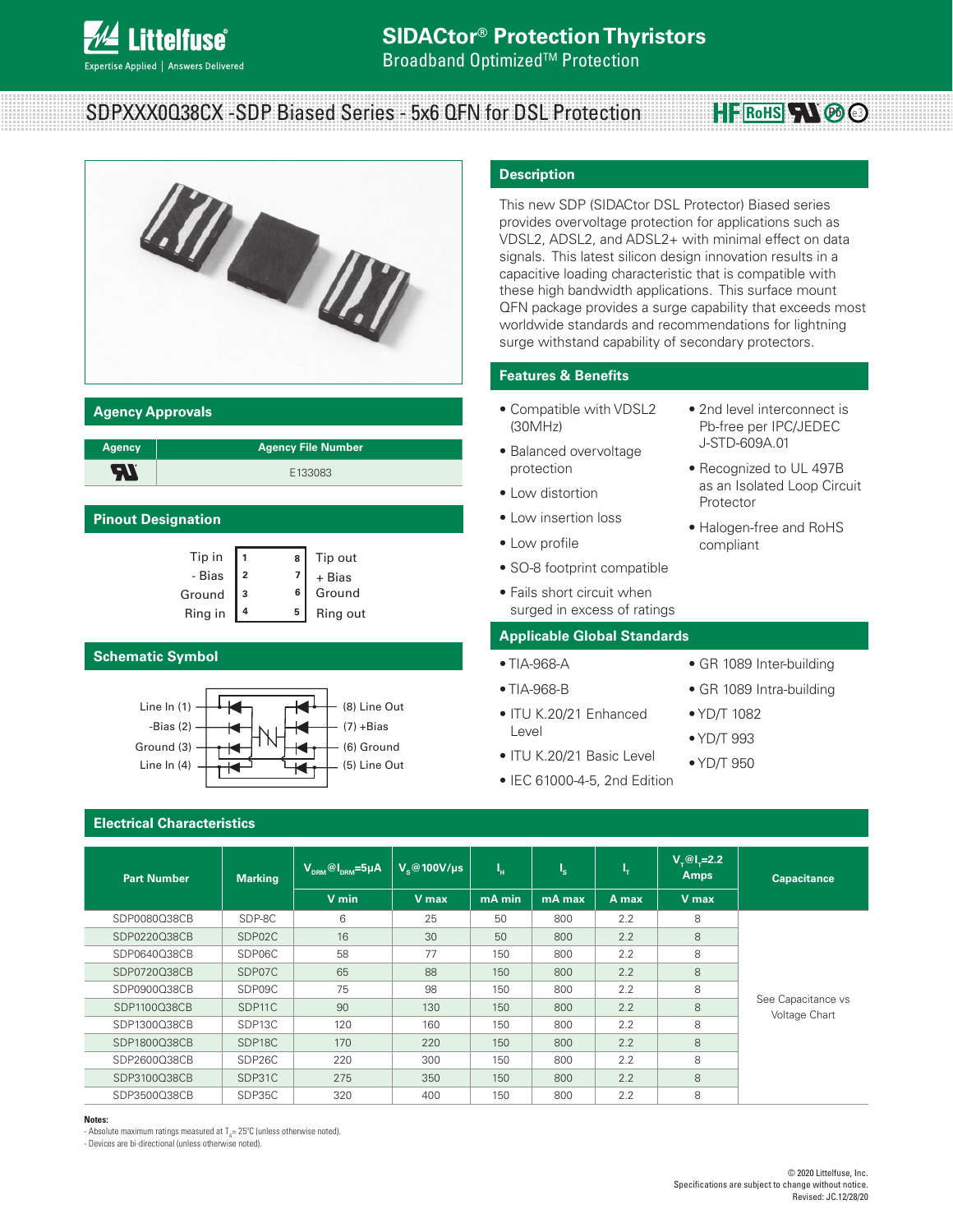

**Broadband Optimized<sup>™</sup> Protection** 



## **V-I: Characteristics Capacitance vs. Voltage\***



 $*$  Bias voltage must be lower than  $V_{DRM}$ 

### **50/60Hz Ratings**

| <b>Parameter Name</b>                               | <b>Test Conditions</b> | <b>Value</b> | <b>Units</b> |
|-----------------------------------------------------|------------------------|--------------|--------------|
|                                                     | 0.5s                   | 6.5          |              |
|                                                     | 1s                     | 4.6          |              |
| $I_{\text{TSM}}$ Maximum non-<br>reptitive on-state | 2s                     | 3.4          |              |
| current, 50/60Hz                                    | 5s                     | 2.3          |              |
|                                                     | 30s                    | 1.3          |              |
|                                                     | 900s                   |              |              |

### **Surge Ratings**

|               |             | "TSM                    |                |                |                             |
|---------------|-------------|-------------------------|----------------|----------------|-----------------------------|
| <b>Series</b> | $2x10\mu s$ | $1.2x50\mu s/8x20\mu s$ | 10x700/5x310us | $10x1000\mu s$ | 600V <sub>RMS</sub> 1 cycle |
|               | A min       | A min                   | A min          | A min          | A <sub>RMS</sub>            |
|               | 500         | 400                     | 200            | 100            | 30                          |

**Notes:** 

- Peak pulse current rating (I<sub>PP</sub>) is repetitive and guaranteed for the life of the product.<br>- I<sub>PP</sub> ratings applicable over temperature range of -40°C to +85°C

- The device must initially be in thermal equilibrium with -40°C  $\leq T_J \leq +150$ °C

## **Thermal Considerations**

| Package | Symbol         | Parameter                               | Value           | Unit         |
|---------|----------------|-----------------------------------------|-----------------|--------------|
|         |                | Junction Temperature                    | $-40$ to $+150$ | $^{\circ}C$  |
|         | <b>STG</b>     | Storage Temperature Range               | $-40$ to $+150$ | $^{\circ}$ C |
| 5x6 QFN | $R_{\theta$ JA | Thermal Resistance: Junction to Ambient | 100             | °C/W         |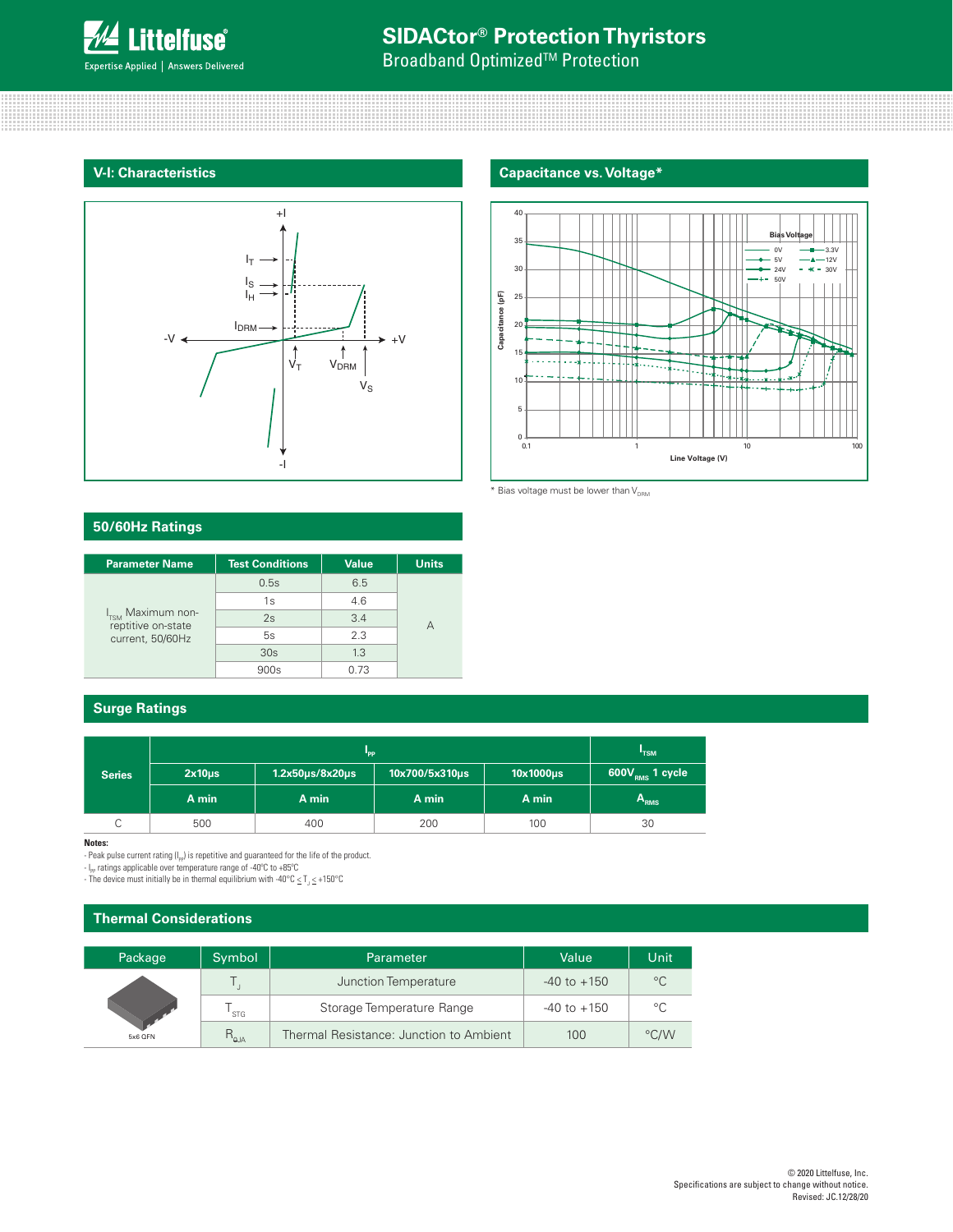

**Broadband Optimized<sup>™</sup> Protection** 

### **Normalized V<sub>s</sub> Change vs. Junction Temperature <b>Normalized DC Holding Current vs. Case Temperature**



### **Soldering Parameters**

| <b>Reflow Condition</b>                              |                                          | Pb-Free assembly<br>(see Fig. 1) |  |
|------------------------------------------------------|------------------------------------------|----------------------------------|--|
|                                                      | - Temperature Min (T <sub>s(min)</sub> ) | $+150^{\circ}$ C                 |  |
| <b>Pre Heat</b>                                      | - Temperature Max $(T_{s(max)})$         | $+200^{\circ}$ C                 |  |
|                                                      | - Time (Min to Max) $(t_1)$              | 60-180 secs.                     |  |
| Average ramp up rate (Liquidus Temp (T,) to<br>peak) |                                          | 3°C/sec. Max.                    |  |
| $T_{S(max)}$ to $T_{L}$ - Ramp-up Rate               |                                          | 3°C/sec. Max.                    |  |
|                                                      | - Temperature (T,) (Liquidus)            | $+217^{\circ}$ C                 |  |
| <b>Reflow</b>                                        | - Temperature (t)                        | 60-150 secs.                     |  |
| Peak Temp (T <sub>a</sub> )                          |                                          | $+260(+0/-5)$ °C                 |  |
|                                                      | Time within 5°C of actual Peak Temp (t)  | 30 secs. Max.                    |  |
| <b>Ramp-down Rate</b>                                |                                          | 6°C/sec. Max.                    |  |
| Time 25°C to Peak Temp (T <sub>a</sub> )             |                                          | 8 min. Max.                      |  |
| Do not exceed                                        |                                          | $+260^{\circ}$ C                 |  |

## **Physical Specifications**

| <b>Lead Material</b>   | Copper Alloy                                                     |
|------------------------|------------------------------------------------------------------|
| <b>Terminal Finish</b> | 100% Matte-Tin Plated                                            |
| <b>Body Material</b>   | UL Recognized epoxy meeting flammability<br>classification 94V-0 |

## **Additional Information**











#### **Environmental Specifications**

| <b>High Temp Voltage</b><br><b>Blocking</b> | 80% Rated $V_{DBM}$ (V <sub>AC</sub> Peak) +125°C or +150°C,<br>504 or 1008 hrs. MIL-STD-750 (Method 1040)<br>JEDEC, JESD22-A-101 |
|---------------------------------------------|-----------------------------------------------------------------------------------------------------------------------------------|
| <b>Temp Cycling</b>                         | -65°C to $+150$ °C, 15 min. dwell, 10 up to 100<br>cycles. MIL-STD-750 (Method 1051) EIA/JEDEC,<br>JESD22-A104                    |
| <b>Biased Temp &amp;</b><br><b>Humidity</b> | 52 V <sub>pc</sub> (+85°C) 85%RH, 504 up to 1008 hrs. EIA/<br>JEDEC, JESD22-A-101                                                 |
| <b>High Temp Storage</b>                    | +150°C 1008 hrs. MIL-STD-750 (Method 1031)<br>JEDEC, JESD22-A-101                                                                 |
| <b>Low Temp Storage</b>                     | -65°C, 1008 hrs.                                                                                                                  |
| <b>Thermal Shock</b>                        | 0°C to +100°C, 5 min. dwell, 10 sec. transfer,<br>10 cycles. MIL-STD-750 (Method 1056) JEDEC,<br>JESD22-A-106                     |
| <b>Resistance to Solder</b><br>Heat         | +260°C, 30 secs. MIL-STD-750 (Method 2031)                                                                                        |
| <b>Moisture Sensitivity</b><br>Level        | 85%RH, +85°C, 168 hrs., 3 reflow cycles<br>(+260°C Peak). JEDEC-J-STD-020, Level 1                                                |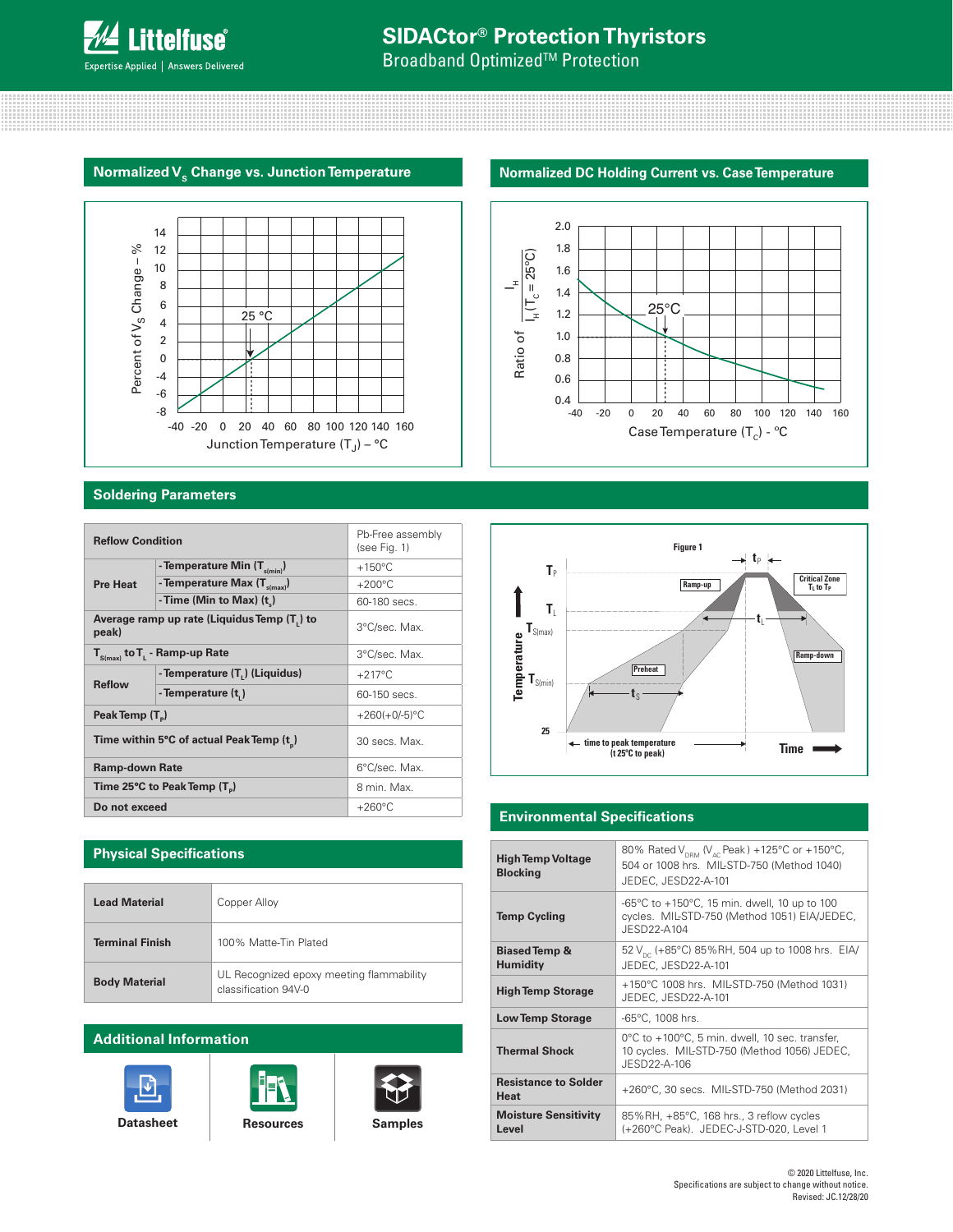

**Broadband Optimized<sup>™</sup> Protection** 

**Dimensions — 5x6 QFN**





**PIN 1 & 8: TIP CONNECTIONS PIN 2: BIAS (-) PIN 3 & 6: GROUND CONNECTIONS PIN 4 & 5: RING CONNECTIONS PIN 7: BIAS (+)**

| <b>Dimension</b> | <b>Inches</b> |            | <b>Millimeters</b> |            |
|------------------|---------------|------------|--------------------|------------|
|                  | Min           | <b>Max</b> | <b>Min</b>         | <b>Max</b> |
| A                | 0.187         | 0.207      | 4.745              | 5.253      |
| в                | 0.226         | 0.246      | 5.745              | 6.253      |
| C                | 0.054         | 0.064      | 1.374              | 1.628      |
| D                | 0.165         | 0.171      | 4.199              | 4.351      |
| Е                | 0.027         | 0.033      | 0.686              | 0.838      |
| F                | 0.011         | 0.017      | 0.279              | 0.432      |
| G                | 0.047         | 0.053      | 1.194              | 1.346      |
| н                | 0.032         | 0.038      | 0.800              | 0.953      |
| ı                | 0.027         | 0.033      | 0.686              | 0.838      |
| J                | 0.100         | 0.106      | 2.540              | 2.692      |
| ĸ                | 0.027         | 0.033      | 0.686              | 0.838      |
| L                | 0.015         | 0.021      | 0.381              | 0.533      |





| .2050.1180 |  |  |
|------------|--|--|
|            |  |  |



**CONSTRUCTION VARIABLE**

## **Packing Options**

| <b>Package Type</b> | <b>Description</b>                | <b>Quantity</b> | <b>Added Suffix</b> | <b>Industry Standard</b> |
|---------------------|-----------------------------------|-----------------|---------------------|--------------------------|
| Q38                 | 5x6x1.5 OFN<br>Tape and Reel Pack | 4000            | N/A                 | EIA-481-D                |

## **Part Numbering Part Marking**